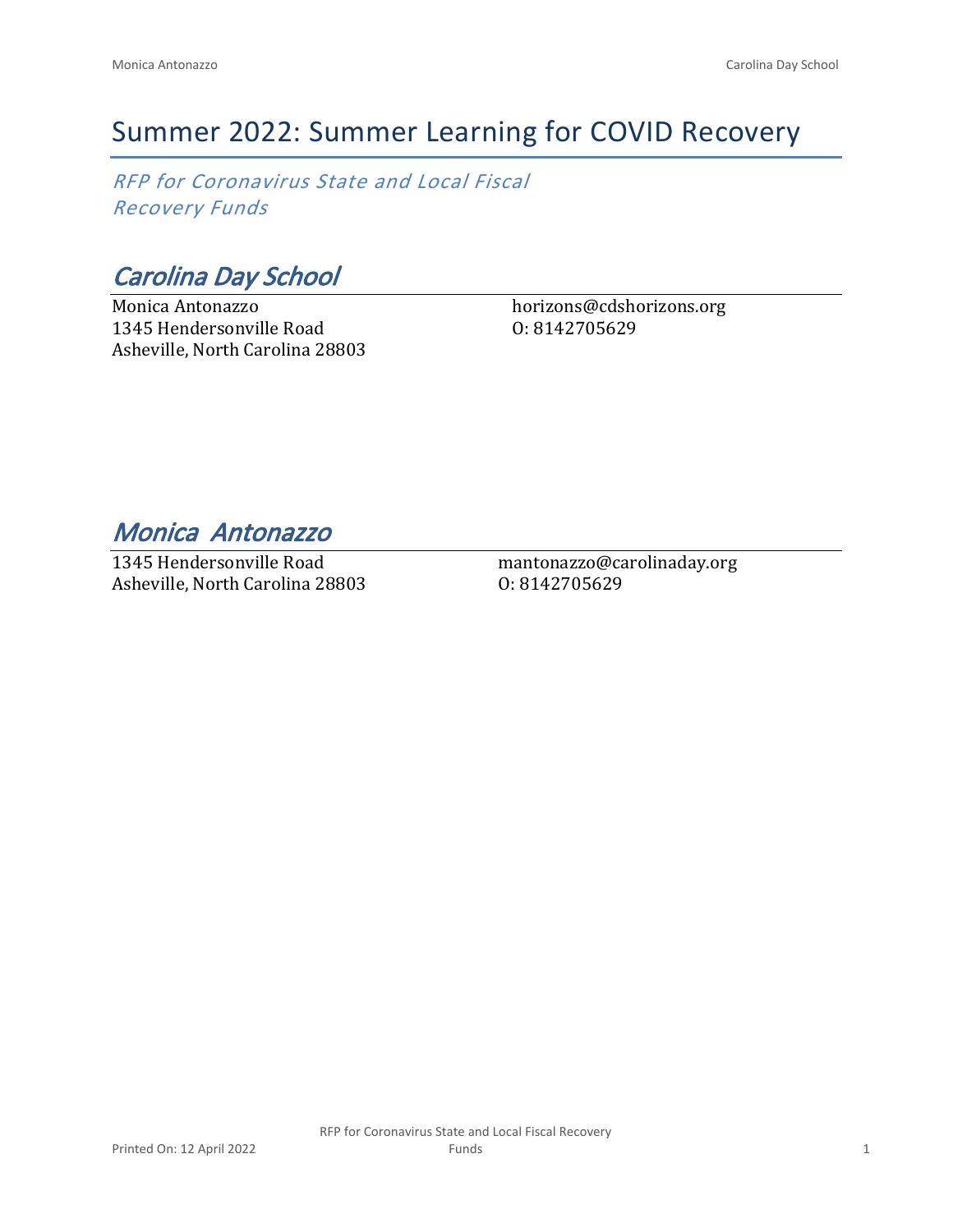# Application Form

# *Question Group*

Buncombe County requests proposals for projects to help the community recover from and respond to COVID-19 and its negative economic impacts.

Buncombe County has been awarded \$50,733,290 in Coronavirus State and Local Fiscal Recovery Funds (Recovery Funding), as part of the American Rescue Plan Act. To date, Buncombe County has awarded projects totaling \$23,093,499, leaving a balance of \$27,639,791 available to award.

Visit [http://www.buncombecounty.org/recoveryfundinghttp://www.buncombecounty.org/recoveryfundingwww.b](http://www.buncombecounty.org/recoveryfunding) [uncombecounty.org/recoveryfundinghttp://www.buncombecounty.org/recoveryfundinghttp://www.buncombeco](http://www.buncombecounty.org/recoveryfunding) [unty.org/recoveryfundinghttp://www.buncombecounty.org/recoveryfundinghttp://www.buncombecounty.org/re](http://www.buncombecounty.org/recoveryfunding) [coveryfunding](http://www.buncombecounty.org/recoveryfunding) for details.

This infusion of federal resources is intended to help turn the tide on the pandemic, address its economic fallout, and lay the foundation for a strong and equitable recovery.

Buncombe County is committed to investing these funds in projects that:

- Align to county strategic plan and community priorities
- Support equitable outcomes for most impacted populations
- Leverage and align with other governmental funding sources
- Make best use of this one-time infusion of resources
- Have a lasting impact

Proposals shall be submitted in accordance with the terms and conditions of this RFP and any addenda issued hereto.

Click [here](https://www.buncombecounty.org/common/purchasing/Buncombe%20Recovery%20Funding%20RFP%202022.pdf) for the full terms and conditions of the RFP

#### **Organization Type\***

Nonprofit

#### **Nonprofit documentation**

If nonprofit, attach IRS Determination Letter or other proof of nonprofit status.

IRS tax exempt letter (1).pdf

# **Name of Project.\***

Summer 2022: Summer Learning for COVID Recovery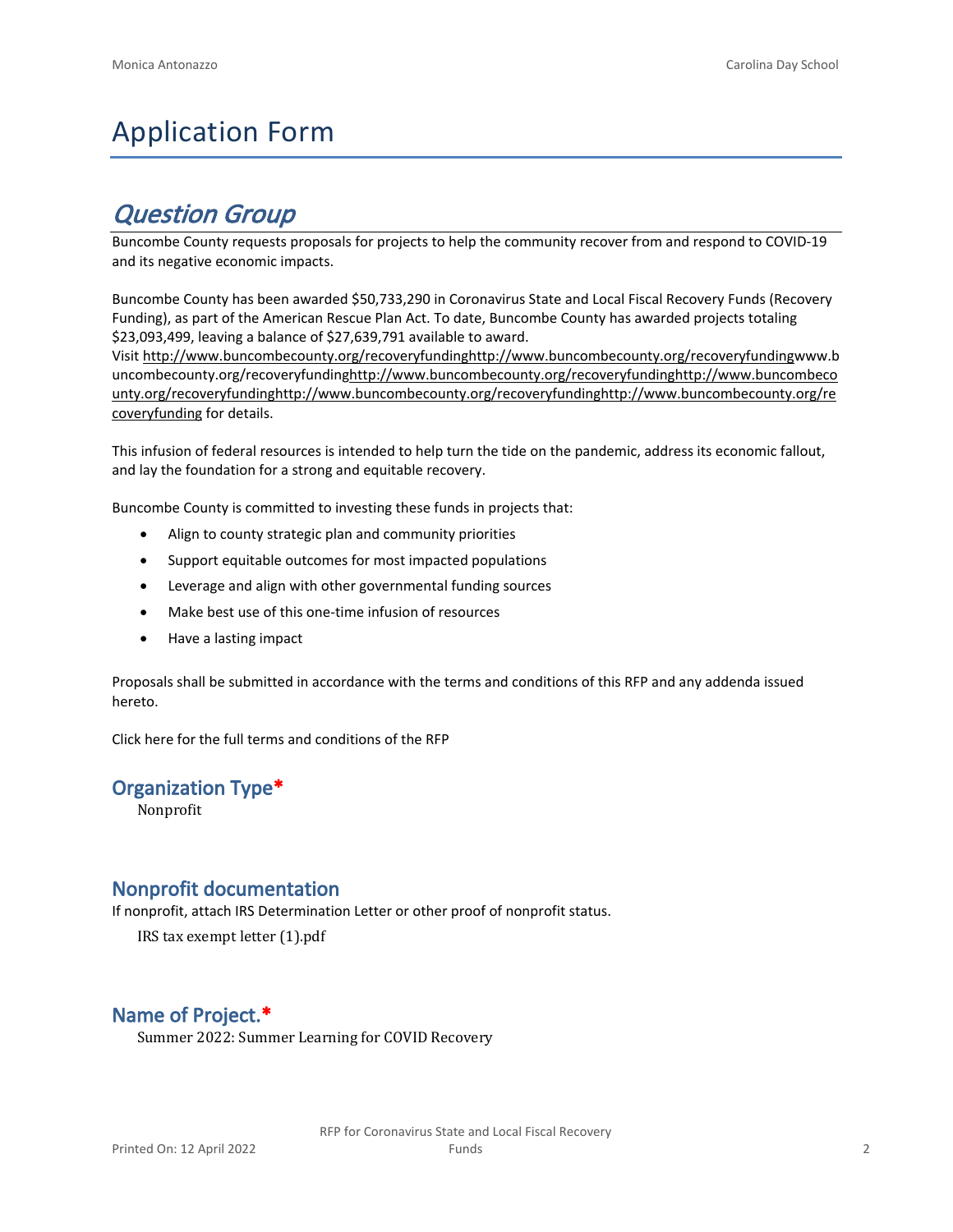### **New/Updated Proposal\***

Is this a new project proposal or an updated version of a proposal submitted during the earlier (July 2021) Recovery Funding RFP?

Updated version of previously submitted proposal

## **Amount of Funds Requested\***

\$16,320.00

# **Category\***

Please select one:

- Affordable Housing
- Aging/Older Adults
- Business Support/Economic Development
- Environmental/Climate
- Homelessness
- K-12 Education
- Infrastructure and/or Broadband
- Mental Health/Substance Use
- NC Pre-K Expansion
- Workforce

K-12 Education

# **Brief Project Description\***

Provide a short summary of your proposed project.

Horizons at Carolina Day School (CDS) is an equity-centered, transformational educational experience that closes opportunity gaps and changes the trajectories of children's lives. We are a part of a national network of evidence-based enrichment programs that have proven to significantly impact long-term student success.

During our six-week summer program, we provide an exciting learning environment outside of the traditional school year that enables under-served children to overcome the odds through academic achievement and healthy youth development. Our students engage in a rich academic curriculum and explore swimming, music, art, and other extracurriculars.

Every year they are involved in our program, Horizons students build lasting relationships with their teachers, peers, and volunteers, learn to tackle new challenges, and develop a multitude of skills that will serve them for the rest of their lives.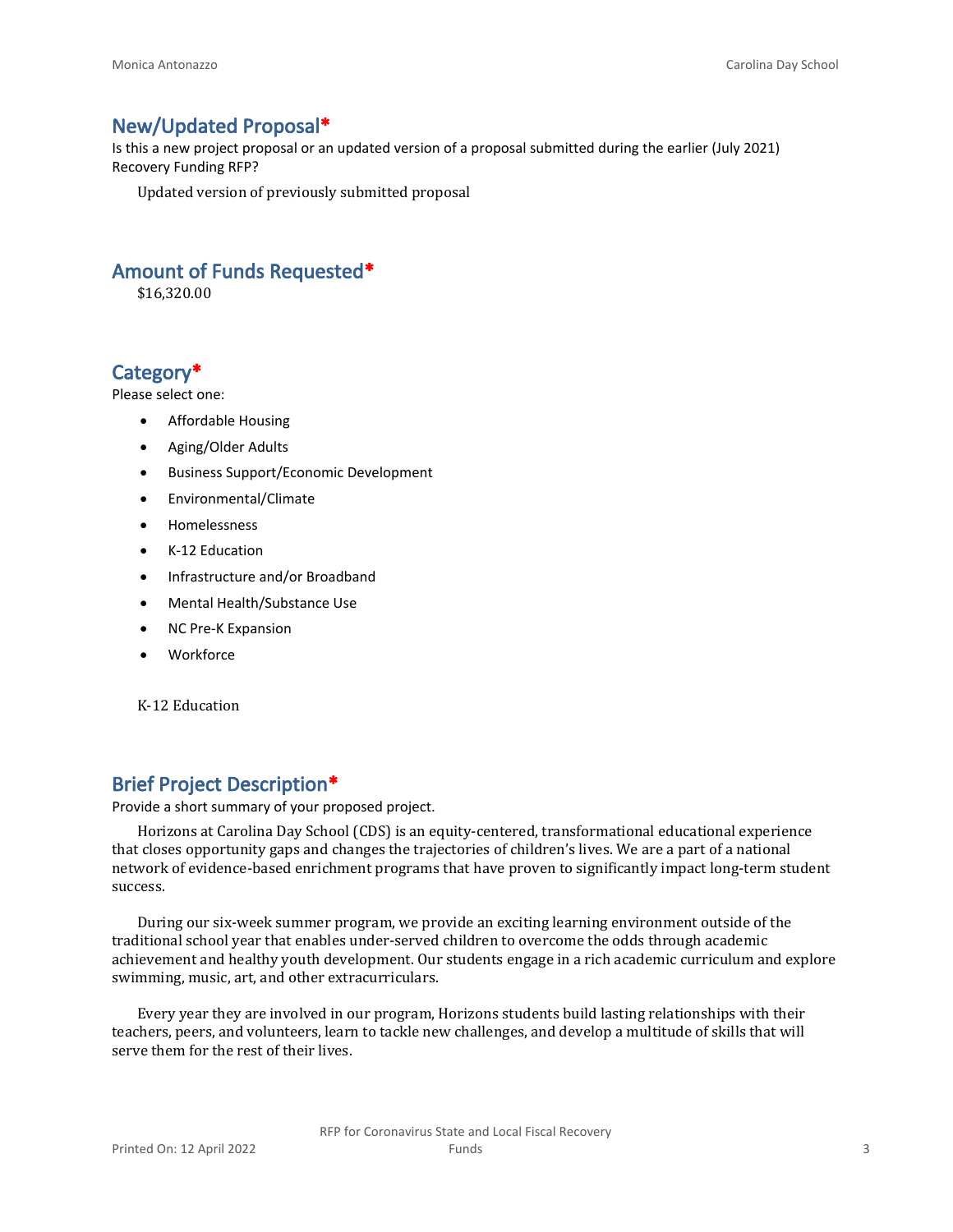#### **Project Plan\***

Explain how the project will be structured and implemented, including timeframe.

Horizons at CDS is an equity-centered enrichment program for students experiencing poverty. Students join Horizons the summer after grade K and remain involved for 9 years or more. All Horizons students qualify for free or reduced lunch, and at least ⅔ of our students start off performing below grade level in school.

Working with the children and families who participate in Horizons is a long-term commitment to improve children's education and opportunity, with a goal of reducing poverty for the family and community. We make a concerted effort to build relationships with the families whose children participate in our program and involve them in a variety of ways. We understand that families living in poverty can be significantly impacted by unexpected crises that set them back and impact children's well-being and education. In order to help families and children undertake steps to move them out of poverty, we help link the families with any other services in our community that could help them meet their needs, such as food assistance, health care, free educational testing, scholarships, and internships.

In summer 2022, we will expand to serving 75 children and their families. During our summer program, our students are immersed in an all-day STEM-centered curriculum that improves literacy and math proficiency. Students explore a project-based curriculum taught by professional teachers with a 5:1 student to teacher ratio, where each child receives an individualized academic experience. We provide students with two healthy meals and snacks per day, and we provide free transportation to and from the program and all activities. Students explore social-emotional learning, perform volunteer work, go on field trips, develop conflict resolution skills, learn to play an instrument, run a community garden, and learn to swim.

During the school year, our students participate in afterschool programming: small group classes and one-on-one tutoring sessions. We conduct several check-ins with our students and their families, providing resources as necessary. We also communicate with our students' teachers and school administrators to prepare to support them in the following summer program. As an organization, we hold multiple food/clothing/toy drives,

Horizons at CDS is a Carolina Day program with significant in-kind support from the school, but we fundraise separately. Our extensive community support is essential to our success. Our partners include: Avery's Creek and Ira B. Jones elementary schools teachers and administrators, the YMCA of WNC, the NC Summer Food Service Program, Open Doors of Asheville, The Diana Wortham Theatre, Pan Harmonium, Asheville Greenworks, the Carolina Mountain Club, and the Asheville Museum of Science.

#### **Statement of Need\***

Describe the need that this project will address. Include data to demonstrate the need, and cite the source of the data.

Horizons at CDS serves students living in poverty in Buncombe County. We aim to eliminate the opportunity and academic achievement gaps our students face due to their family's socioeconomic status as well as to combat the damage that COVID 19 has done to the educational experience of our area's children.

The pandemic's impact on our youth is startling. According to the National Summer Learning Association, by the end of the 2020-2021 academic year, students on average were five months behind in math and four months behind in reading, and the U.S. Surgeon General has raised a flag on young people's mental health. So while summer is a time of joy, fun learning, and experiencing new connections to help youth thrive, it is also a time for healing.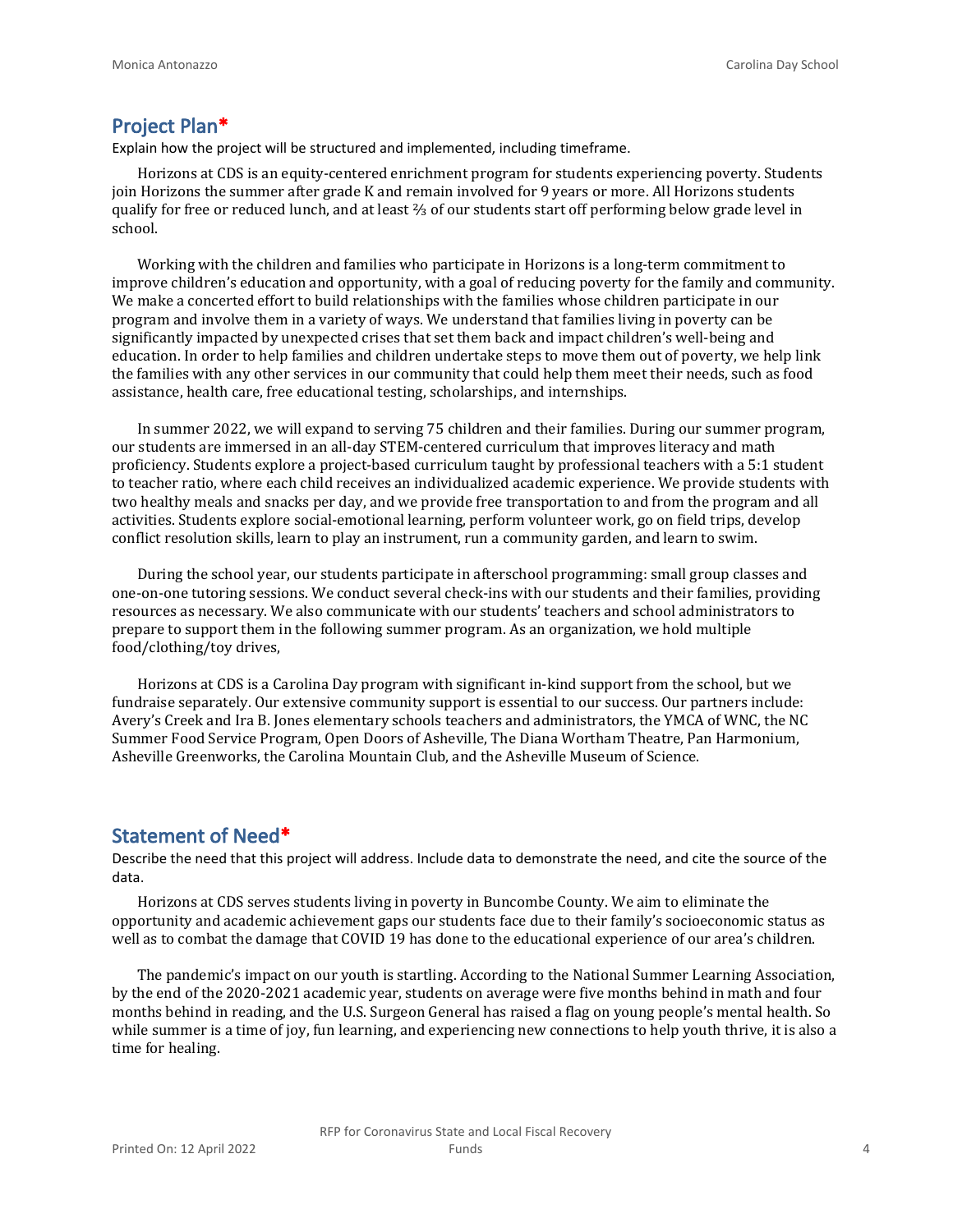According to the Brookings institute, the intensive one-on-one learning in classrooms of 15 students or less for at least 5 weeks during the summer with required attendance is one of the best ways to combat the dramatic learning loss caused by the pandemic.

In our County, we are faced not only with combatting the COVID slide in learning, but also with the persistent achievement gap. In 2018, the Buncombe County Commissioners Report found a significant socioeconomic status-related achievement gap among public school students. In Asheville City Schools only 39% of economically disadvantaged students at ACS were performing at grade level proficiency compared to their more affluent peers, of which 81% were on track. And in Buncombe County Schools, only 50% of lowincome students were on track compared to 76% of their peers

A 2010 KIDS COUNT Special Report posits that "for low-income children in particular, a 'readiness gap' fuels what has become known as an achievement gap"

(https://www.ccf.ny.gov/files/9013/8262/2751/AECFReporReadingGrade3.pdf). This readiness gap includes things like feeling safe, having family support, feeling excited about learning, and having positive social interactions with their peers.

#### **Link to COVID-19\***

Identify a health or economic harm resulting from or exacerbated by the public health emergency, describe the nature and extent of that harm, and explain how the use of this funding would address such harm.

"Students took nearly 2 full years to make up lost ground for the loss in instructional time due to Hurricane Katrina (Harris & Larsen, 2019)" and researchers are predicting a similar trend concerning COVID-19-related learning loss and interruptions and the long-term educational recovery that will be required (journals.sagepub.com/doi/pdf/10.3102/0013189X20965918).

COVID-19 school closures and remote learning have exacerbated existing achievement and opportunity gaps and created new ones for students living in poverty. Low-income students had to rely on donated devices and equipment and unreliable hotspots. And even students receiving in-person instruction suffered from learning interruptions when classes were sent home or entire schools were closed due to COVID outbreaks.

Researchers from Johns Hopkins found that "children from low-income families who were chronically absent in kindergarten also had the lowest levels of achievement in fifth grade." In the same study, they found "chronic absence in one early grade is linked with lower test scores throughout elementary school" (http://new.every1graduates.org/data-matters-using-chronic-absence-to-accelerate-action-for-studentsuccess/).

During a normal school year, low-income students tend to have more absences and are more likely to be chronically absent, compared with their more affluent peers (Whitney & Liu, 2017). COVID-19 only made things worse for low-income students, who had to deal with unreliable internet access and failing technology preventing them from attending school virtually. Considering the years of research on absenteeism, COVID-19-related absences will undoubtedly affect our students well into the 2022-2023 school year.

We are keenly attuned to the needs of families living in poverty and how COVID-19 has affected them, and we work year-round to eliminate the barriers that prevent our students from participating fully during our summer enrichment program or the school-year.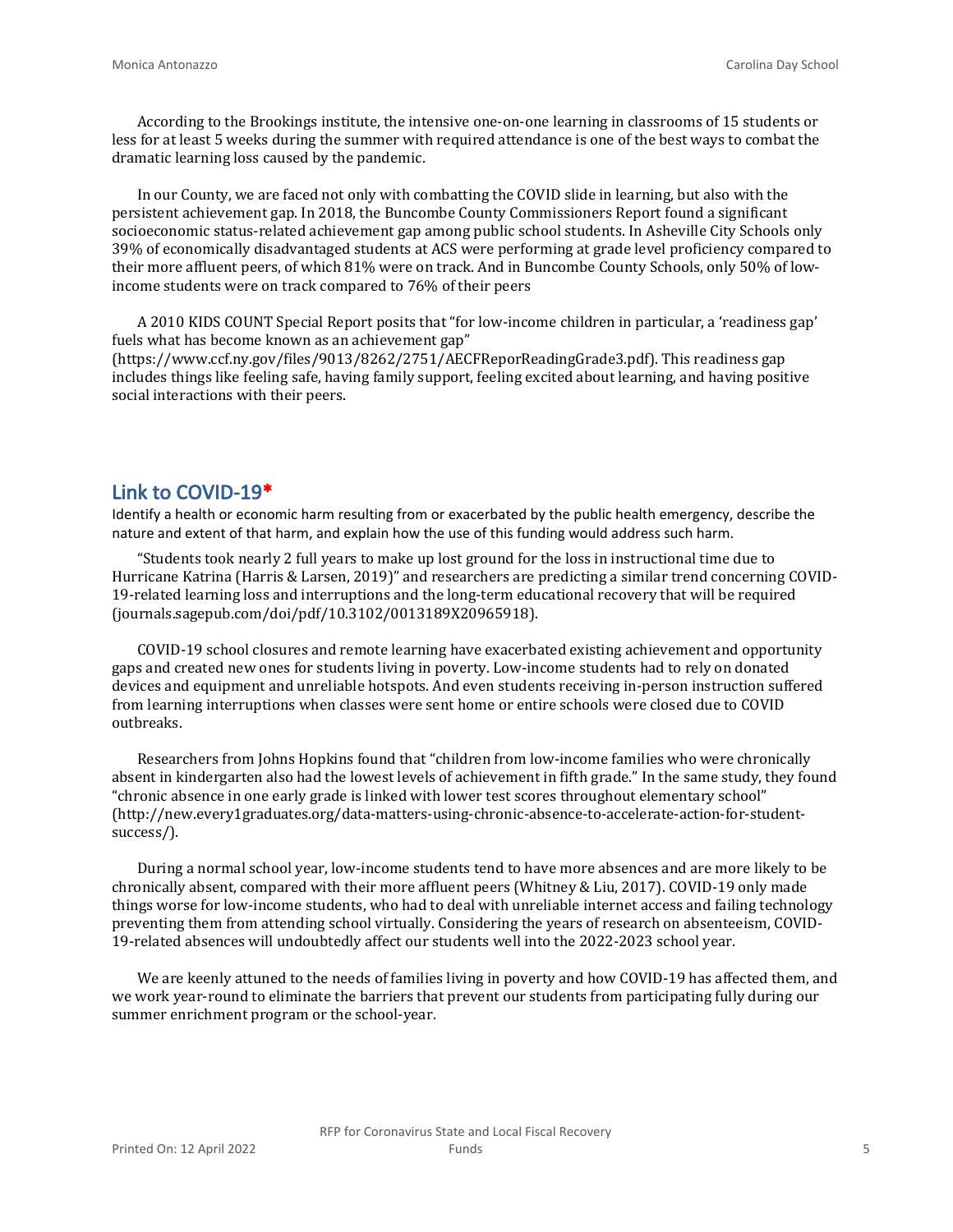#### **Population Served\***

Define the population to be served by this project, including volume and demographic characteristics of those served.

Horizons students are from the Asheville area and attend Asheville City or Buncombe County Schools. All of our students rely on free or reduced lunch during the school year, and their families demonstrate significant financial need. In Summer 2022, we will expand to enroll 75 students in grades 1-5. Our demographic breakdown from Summer 2021 was 75% African American, 17% Latinx and 8% Caucasian, and we anticipate those ratios will be similar for this summer as we re-enroll our current students and add new ones.

We also offer significant support to our students' families, making our expected number of people served in the 2022-2023 summer/school year to be around 400.

Providing greater educational opportunities to non-white students is essential in a place like Asheville, where the disparity in academic achievement between black and white students in our City Schools is the worst in the state of NC. Asheville's education system also has the fifth largest racial achievement gap in the nation.

Western North Carolina has seen a decade of substantial economic growth that has left behind many families of color, who have been historically excluded from accessing opportunities in this area. Our Horizons program will make a pivotal difference in the Asheville region, where only 12 percent of the city's African-American students in grades three to eight score as "proficient" or higher on end-of-grade exams, compared with 73 percent of white students.

#### **Results\***

Describe the proposed impact of the project. List at least 3 performance measures that will be tracked and reported. If possible, include baselines and goals for each performance measure.

Students will attain at least 6 weeks of growth in reading and math skills during our 6-week summer program, measured by STAR Assessments. Results from these tests are supplemented by ongoing diagnostic and summative assessments by our teachers.

Students will improve in social-emotional skills and positive classroom behavior, measured by teacher assessments at the start and end of the summer. Students will learn and use at least 8 new feeling vocabulary words, employ self-regulation strategies at least 50% of the time, and exhibit improved conflict resolution skills by program's conclusion. We anticipate that behavior issues will decrease by 25% by the end of the program.

Students will also show increased enthusiasm for learning and appreciation of conservation and gardening. We will attain student feedback through interviewing them and involving them in decisionmaking. We will also survey parents.

Our annual targets for this grant cycle for reporting purposes are:

Number of students enrolled in the program: 75

Percent of students who have at least 6 weeks of growth in reading and math skills during the summer program: 75%

percent of students who successfully participate in conflict resolution and behavior improvement strategies as needed: 97%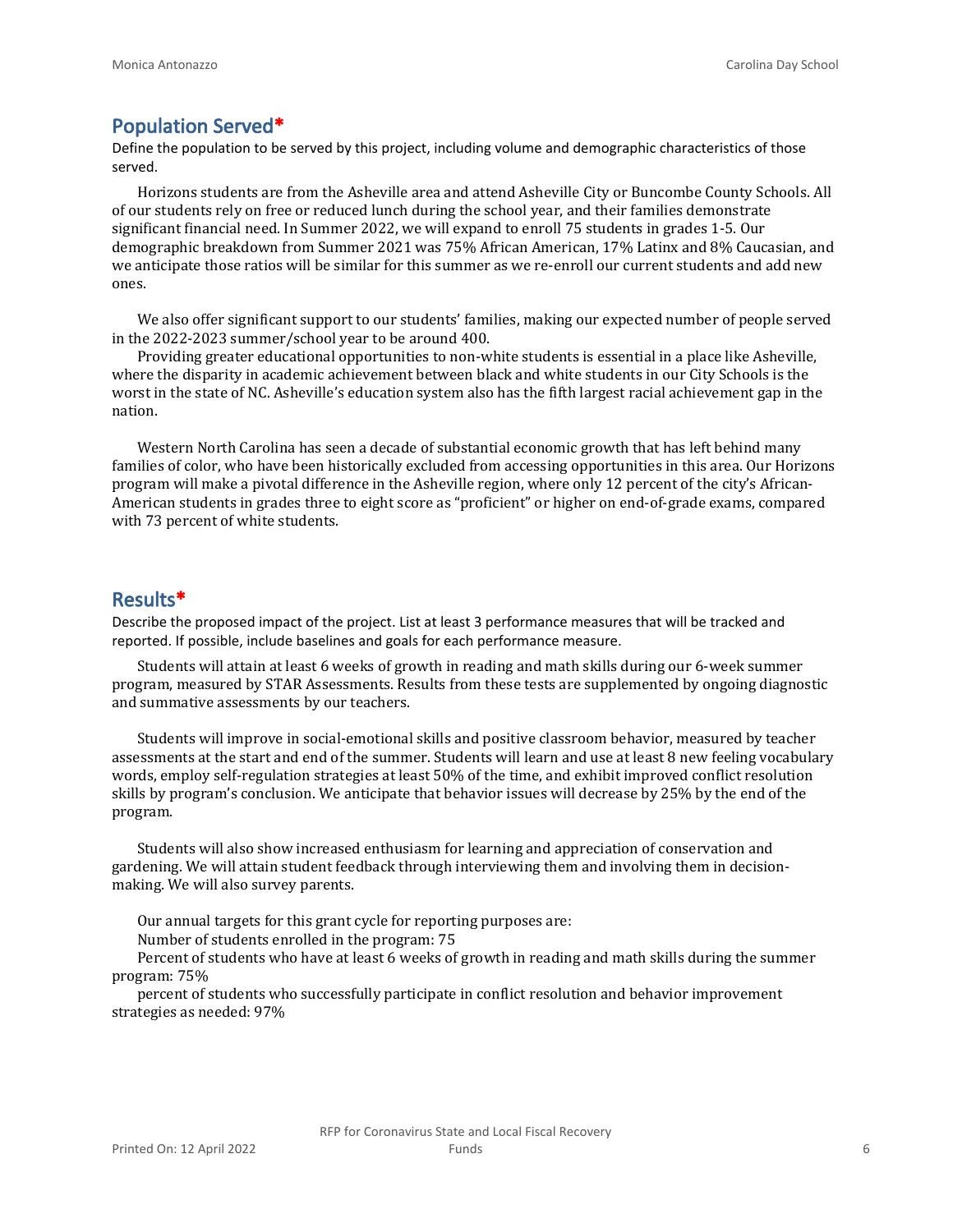#### **Evaluation\***

Describe the data collection, analysis, and quality assurance measures you will use to assure ongoing, effective tracking of contract requirements and outcomes.

We employ many methods to gather data on program outcomes, including: reports from public school teachers, STAR literacy and math pre- and post-tests, parent surveys, student surveys, student-led conferences, and quantitative and qualitative evaluations performed by our teaching staff. We receive regular, on-going, long-term feedback from parents on how Horizons is shaping their child as a learner and as a person. We also use Salesforce to manage our data and use this data to inform academic groupings and programmatic choices.

We receive evaluations, academic records, and behavioral/attendance records from our partner schools in order to monitor our students' progress. We visit these schools throughout the year, meeting with teachers and encouraging ongoing communication. We will know that we are successful in improving social emotional learning by informal observation of classrooms.

We will also know we are tracking our goals through feedback from our partner schools. A close relationship with our partner schools allows us to share information on student growth and needs, as well as to track improvements over time that occur during the school year. A commitment to remaining connected to our students through high school graduation will help us confirm that participation in Horizons at CDS improves graduation and higher education opportunities.

Utilizing STAR Early Literacy Assessments, academic growth of Horizons students is measured at the start and end of the summer, and outside evaluators regularly assess the effectiveness of the nationwide program.

#### **Equity Impact\***

How will this effort help build toward a just, equitable, and sustainable COVID-19 recovery? How are the root causes and/or disproportionate impacts of inequities addressed?

While every student has been impacted by the out-of-school time, absenteeism, and trauma of COVID-19, middle class and affluent families have the opportunity to provide after school tutoring, summer enrichment experiences, professional counseling, and other means to help their children catch up academically and recover psychologically. Through our intensive, social-emotional centered academic enrichment programming, we provide some of the most vulnerable and economically disadvantaged students in Buncombe County with the same means to recover academically and emotionally in a loving, supportive environment. We will continue to help support families' basic needs as they work to recover economically and psychologically from the devastating impact that COVID-19 has had on communities of color and families who experience living in poverty. It is essential as Buncombe County works to recover from the impact of COVID-19 that we keep the most vulnerable members of our community, and particularly the children, as our central focus. Our county has taken many measures in the past decade to combat the stark opportunity and achievement gaps in our area, and we are at risk of losing significant ground in these areas if we do not keep these goals central to COVID recovery. Horizons at Carolina Day will continue to combat structural racism by offering children great learning opportunities over the summer that consistently increase school year attendance, high school graduation, and rates of students entering post-secondary education.

#### **Project Partners\***

Identify any subcontractors you intend to use for the proposed scope of work. For each subcontractor listed, indicate:

1.) What products and/or services are to be supplied by that subcontractor and;

2.) What percentage of the overall scope of work that subcontractor will perform.

RFP for Coronavirus State and Local Fiscal Recovery Funds 7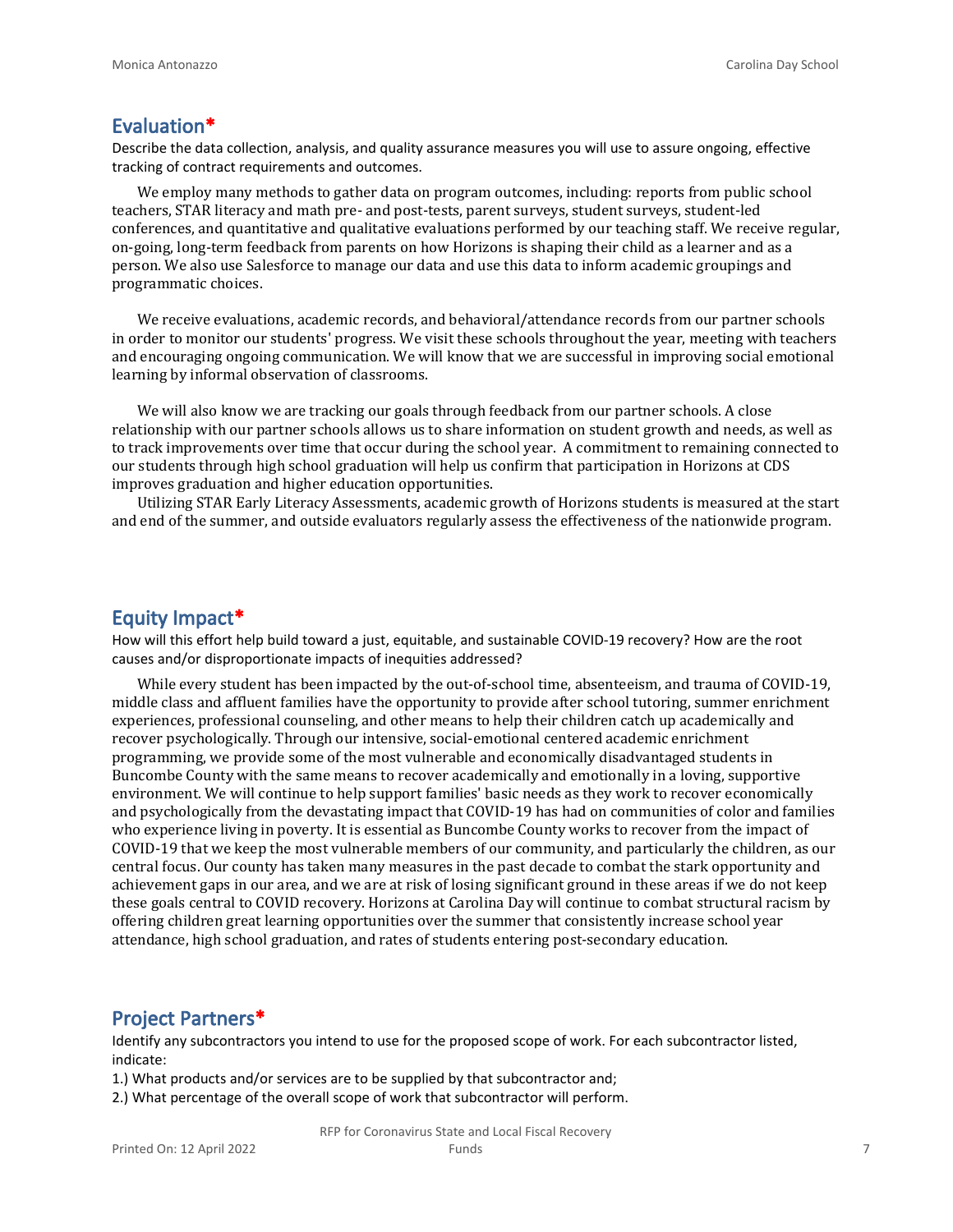Also, list non-funded key partners critical to project.

Our most essential partnership is with Carolina Day School. CDS, although not providing any direct funding to Horizons, gives significant in-kind support in the form of classroom space, administrative support, consultation with leadership staff, and use of school equipment. CDS students, parents, and teachers also fill important volunteer roles in the program, which both enhances the curriculum and helps keep costs down.

We primarily partner with Avery's Creek and Ira B. Jones elementary schools. Our relationship with the schools entails an ongoing dialogue on our students' needs and successes to help us best serve each child. However, we are committed to serving our students if they should change schools.

Other partnerships include the following:

-The YMCA of WNC offers us a significant discount on swim lessons, as well as priority in scheduling and water safety training for our volunteers.

-Elinor Earle, director of Youthful HAND and tireless advocate for increased opportunity for children living in public housing in Asheville, has helped us connect on a deep level to the communities and families that we serve. She can be called on at any time to help improve family engagement or connect families to resources in times of need.

-Open Doors of Asheville works with us to support and engage mutual families that we serve and connects us with committed and exemplary older students to serve as volunteers.

-The NC Summer Foods Program, which provides healthy, balanced meals twice a day for our children each day of the six week summer program, ensures the children have their nutritional needs met and helps keep costs down for our program.

-Numerous community groups, such as the Diana Wortham Theatre, Pan Harmonium, and the Carolina Mountain Club help us provide meaningful enrichment activities to our students at no cost.

# **Capacity\***

Describe the background, experience, and capabilities of your organization or department as it relates to capacity for delivering the proposed project and managing federal funds.

Our relationship with Horizons National and the Horizons Network of 58 other programs is essential in supporting capacity building and sustainability in our organization. Horizons National continues to be directly involved in supporting the board, mentoring staff, assessing program effectiveness, collecting and distributing data, hosting national conferences, rolling out teacher training, maintaining a database of resources, and facilitating a nationwide Giving Day each year. In addition, Horizons Directors around the country are readily available to answer questions, offer administrative resources, and mentor younger programs like ours, greatly enhancing the capacity of our staff.

Another factor in our sustainability is our gradual growth model. Having started in Summer 2018 with 15 students, we continually add another class of 15 rising 1st grade students each year to ultimately reach full program maturation with 9 grades and 135 students. By growing at an incremental rate, we are able to support a gradual increase in staff size and capacity, meet progressively growing funding requirements and successfully expand into utilizing more physical space on the CDS campus.

While our program at Carolina Day is in its fourth year, the national program has been around since 1964. With nearly 60 affiliates around the country, the program has helped thousands of families rise out of poverty. Based on Horizons National data, students who begin in grade K continue through the program, building deep relationships, skills, knowledge, and confidence, which lead nationally to a 99% high school graduate rate and a 91% rate of going on to attend college or other post-secondary training. Since 1995, Horizons National has worked closely with third-party evaluators to assess the effectiveness of the program.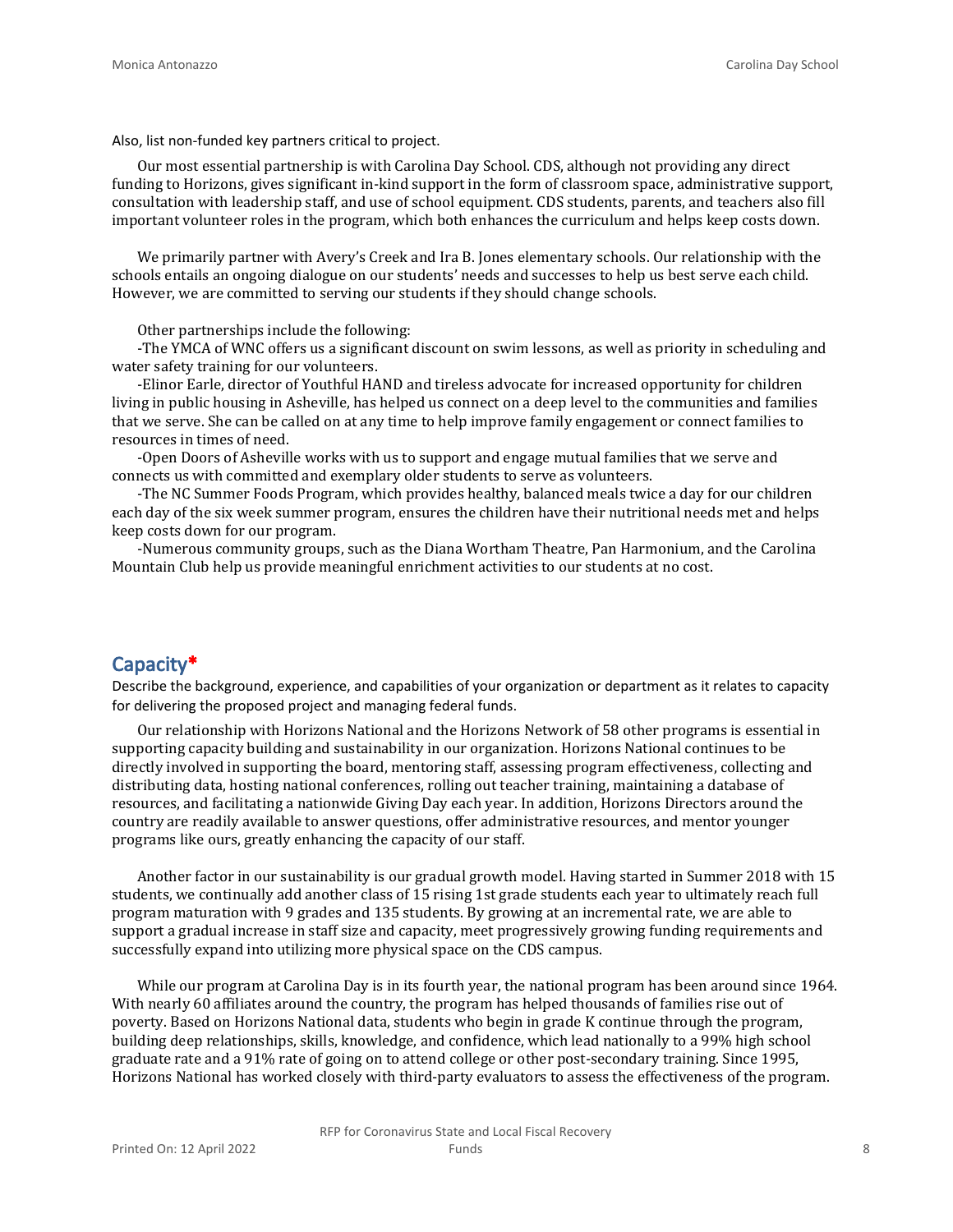Key findings demonstrate that Horizons students, who represent a broad range of learning styles and ability, achieve success in school and beyond.

## **Budget\***

Provide a detailed project budget including all proposed project revenues and expenditures, including explanations and methodology. For all revenue sources, list the funder and denote whether funds are confirmed or pending. For project expenses, denote all capital vs. operating costs, and reflect which specific expenses are proposed to be funded with one-time Buncombe County Recovery Funds.

Download a copy of the budget form [HERE](https://buncombecounty.org/common/community-investment/grants/early-childhood-education/Recovery-Funds-budget-template.xlsx). Complete the form, and upload it using the button below.

BC Covid recovery FY 2023 grant budget.xlsx

# **Special Considerations\***

Provide any other information that might assist the County in its selection.

Combined Letters of Support Jan 2022.pdf

Horizons at CDS operates under Carolina Day School's 501c3 status, as is the case for most of the 66 Horizons affiliate programs partnering with independent schools across the U.S. Carolina Day School does not provide us with funding, but they offer significant in-kind support through the use of space, field trip buses, and back office support. We fundraise entirely separately from the school. If a foundation is unable to disperse funding to an independent school, we can use Horizons National, based in Connecticut, as our fiscal sponsor.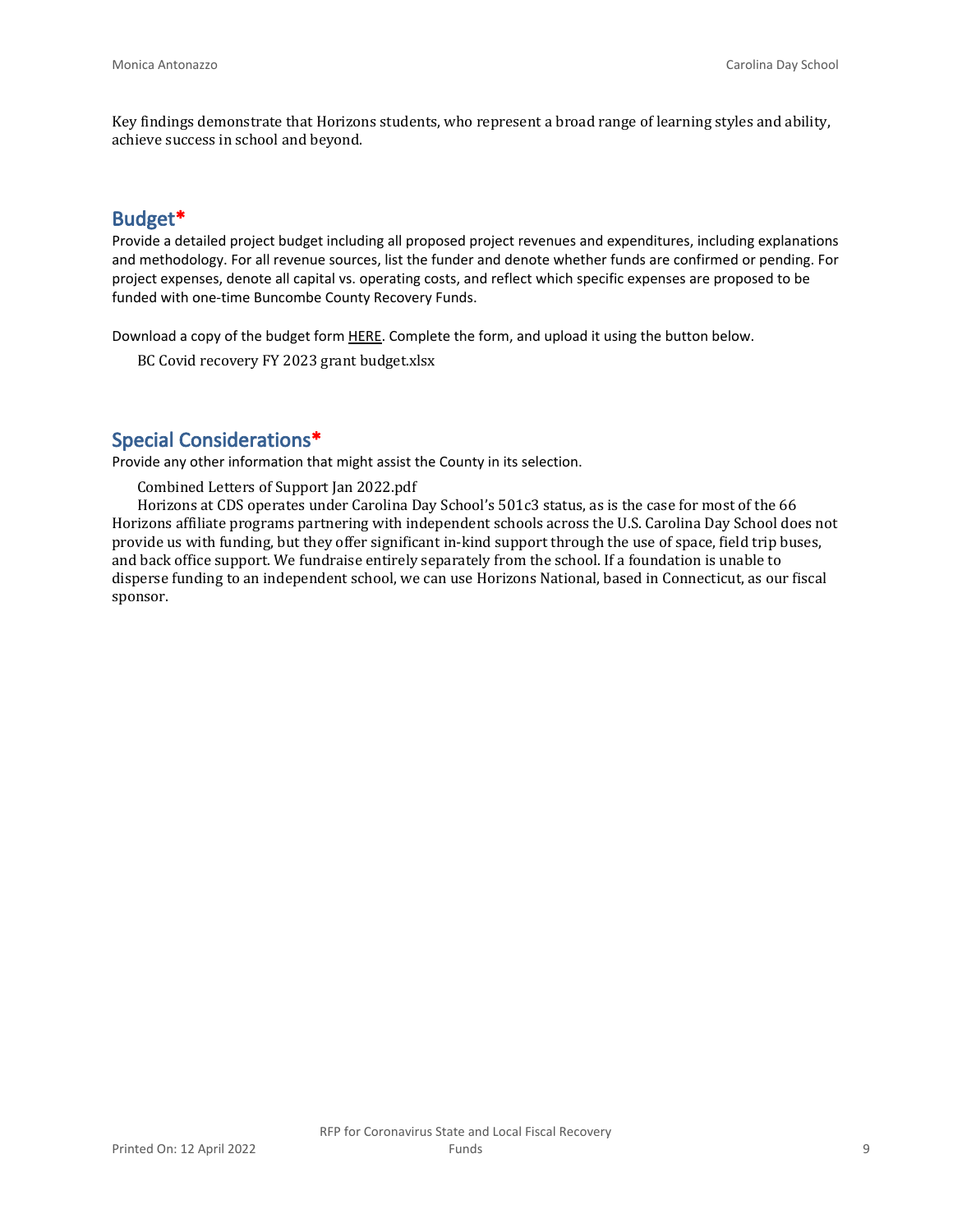# File Attachment Summary

# *Applicant File Uploads*

- IRS tax exempt letter (1).pdf
- BC Covid recovery FY 2023 grant budget.xlsx
- Combined Letters of Support Jan 2022.pdf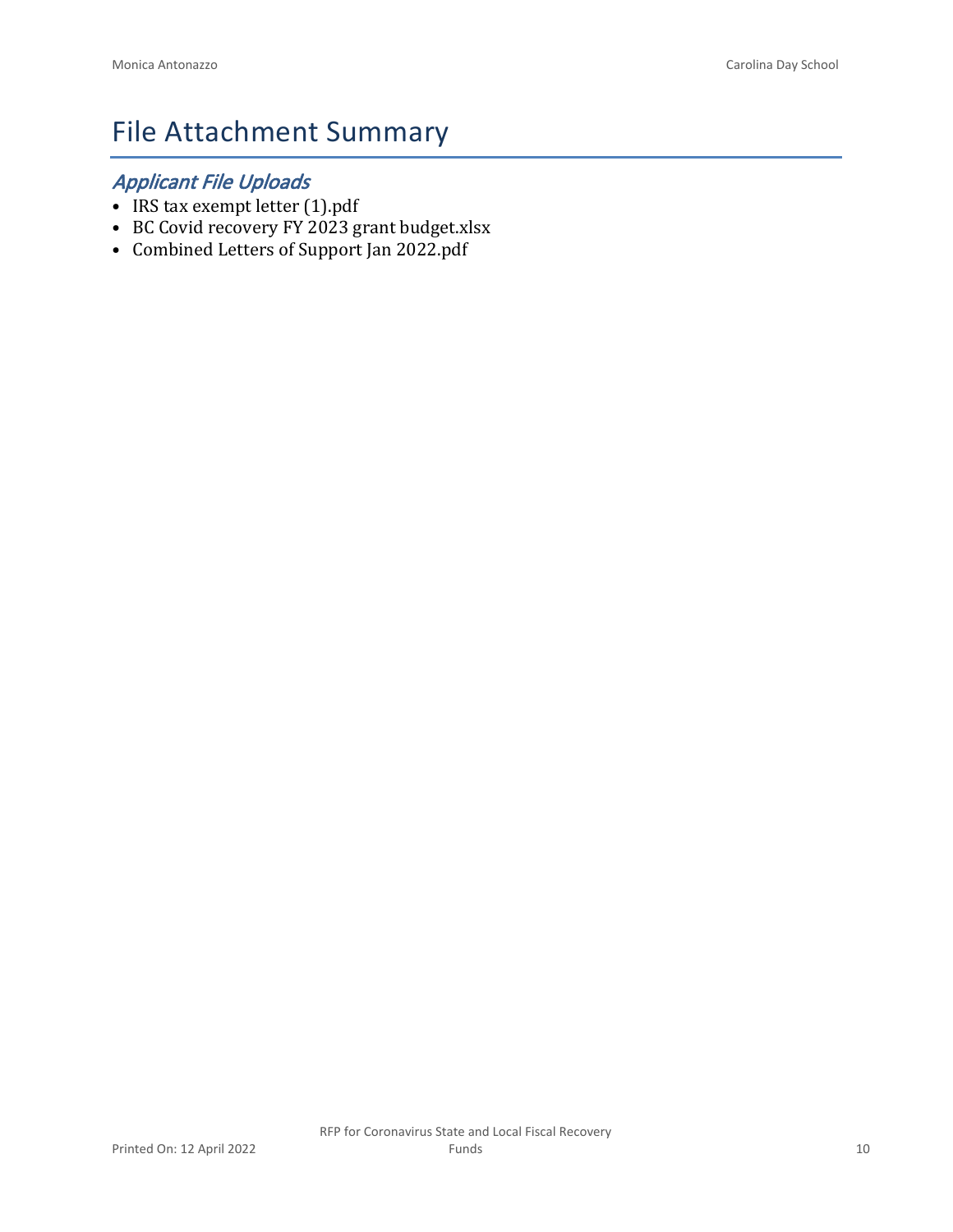#### Internal Revenue Service

#### Department of the Treasury

District Director

 $\circ$ 

101 Marietta St., Rm 1007 Atlanta, Ga. 30301

Carolina Day School 1345 Hendersonville Road Asheville, NC 28803

Refer Reply to: QRS: EO: TPA: 1007

Date: March 10, 1988

EIN: 56-0125490

FFN: 580023769

\* Dear Sir or Madam:

This is in response to your request for confirmation of your exemption from Federal income tax.

 $\sim$   $^2$ 

You were recognized as an organization exempt from Federal income tax under section  $501(c)(3)$  of the Internal Revenue Code by our letter of January, 1944 . You were further determined not to be a<br>private foundation within the meaning of section 509(a) of the Code because you are an organization described in section  $170(b)(1)(A)(ii)$ and  $509(a)(-1)$ .

Contributions to you are deductible as provided in section 170 of the Code.

The tax exempt status recognized by our letter referred to above is currently in effect and will remain in effect until terminated, modified, or revoked by the Internal Revenue Service. Any change in your purposes, character, or method of operation must be reported to us so we may consider the effect of the change on your exempt status. You must also report any change in your name and address.

Thank you for your cooperation.

Sincerely your.

EOMF Coordinator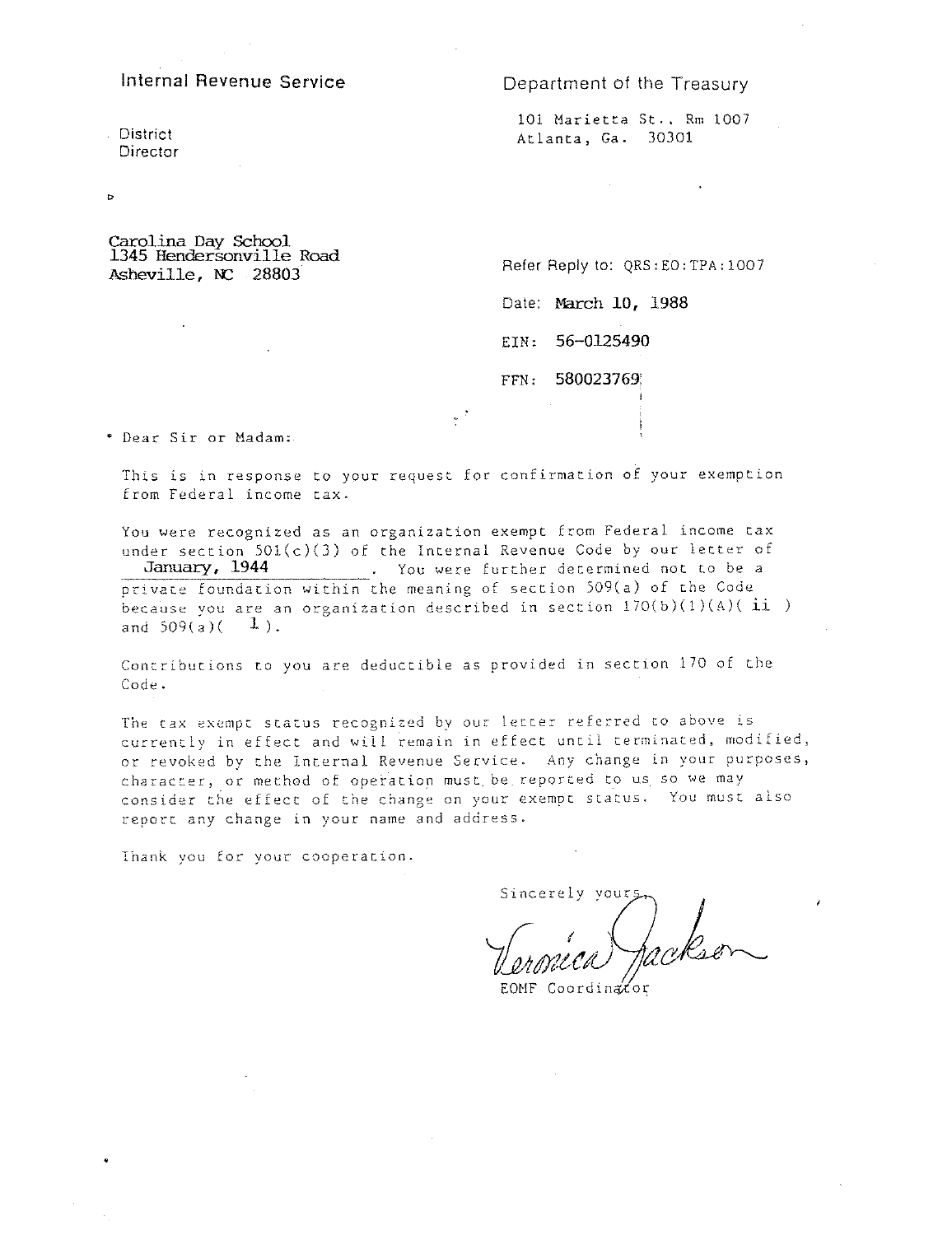#### **Coronavirus State and Local Fiscal Recovery Funds Proposed Project Budget**

| <b>Organization Name:</b>                                  | Horizons at Carolina Day |                                                 |                 |                                     |
|------------------------------------------------------------|--------------------------|-------------------------------------------------|-----------------|-------------------------------------|
| Project Name:                                              |                          | Summer 2022: Summer Learning for COVID Recovery |                 |                                     |
| <b>Grant Amount Requested:</b>                             | \$16,320                 |                                                 |                 |                                     |
|                                                            |                          |                                                 |                 |                                     |
| <b>Proposed Project Revenue</b>                            |                          |                                                 | <b>Amount</b>   | <b>Committed or Pending?</b>        |
| Proposed Buncombe COVID Recovery Funds                     |                          |                                                 | \$25,000        | pending                             |
| <b>WNC Bridge IMPACT</b>                                   |                          |                                                 | \$25,000        | committed                           |
| CFWNC - Women for Women                                    |                          |                                                 | \$22,663        | pending                             |
| <b>Human Services Grant</b>                                |                          |                                                 | \$20,000        | committed                           |
| Horizons National Student Enrichment Program, Inc.         |                          |                                                 | \$1,165         | committed                           |
| <b>Individual Contributions</b>                            |                          |                                                 | \$4,356         | pending                             |
| The Ramble Fund                                            |                          |                                                 | \$10,000        | pending                             |
| In Kind Donation-Food from NC Summer Food Service Program  |                          |                                                 | \$20,800        | committed                           |
| In Kind Donation-Buses for Field Trip Transportation (CDS) |                          |                                                 | \$15,000        | committed                           |
| In Kind Donation-Swimming Instruction (YMCA)               |                          |                                                 | \$7,350         | committed                           |
| Program Fees                                               |                          |                                                 | \$1,250         | committed                           |
|                                                            |                          |                                                 |                 |                                     |
|                                                            |                          |                                                 | Total \$152,584 |                                     |
|                                                            |                          |                                                 |                 |                                     |
| FY2023 Proposed Project Expenses                           |                          | Proposed Recovery Funds Other Funds Total       |                 | <b>Notes</b>                        |
| Executive Director (prorated for summer prog. management)  |                          | \$11,167                                        | \$11,167        |                                     |
| Program Director                                           |                          | \$10,000                                        | \$10,000        |                                     |
| 5 Lead Teachers (\$5100 each)                              | \$10,200                 | \$15,300                                        | \$25,500        | 50% of 4 lead teacher salaries      |
| 5 Assistant Teachers (\$3060 each)                         | \$6,120                  | \$9,180                                         | \$15,300        | 50% of 4 assistant teacher salaries |
| Reading Specialist                                         |                          | \$5,100                                         | \$5,100         |                                     |
| Student/Family Support Specialist PT                       |                          | \$2,550                                         | \$2,550         |                                     |
| Intern                                                     |                          | \$500                                           | \$500           |                                     |
| Co-curricular Instructors                                  |                          | \$6,050                                         | \$6,050         |                                     |
| <b>FICA</b>                                                |                          | \$3,338                                         | \$3,338         |                                     |
| Background checks                                          |                          | \$600                                           | \$600           |                                     |
| Americorps VISTA                                           |                          | \$2,500                                         | \$2,500         |                                     |
| Supplies                                                   |                          | \$3,525                                         | \$3,525         |                                     |
| Swimming                                                   |                          | \$9,900                                         | \$9,900         |                                     |
| Transportation                                             |                          | \$28,860                                        | \$28,860        |                                     |
| Food                                                       |                          | \$22,275                                        | \$22,275        |                                     |
| <b>Field Trips</b>                                         |                          | \$1,500                                         | \$1,500         |                                     |
| <b>Student Testing</b>                                     |                          | \$638                                           | \$638           |                                     |
| Celebrations                                               |                          | \$333                                           | \$333           |                                     |
| Volunteer training                                         |                          | \$125                                           | \$125           |                                     |
| Teacher recruitment/hiring/ training                       |                          | \$250                                           | \$250           |                                     |
| Recruitment/Enrollment                                     |                          | \$375                                           | \$375           |                                     |
| Printing                                                   |                          | \$1,823                                         | \$1,823         |                                     |
| Website                                                    |                          | \$375                                           | \$375           |                                     |
| subtotals                                                  | \$16,320                 | \$136,264                                       | \$152,584       |                                     |
|                                                            |                          |                                                 | Total \$152,584 |                                     |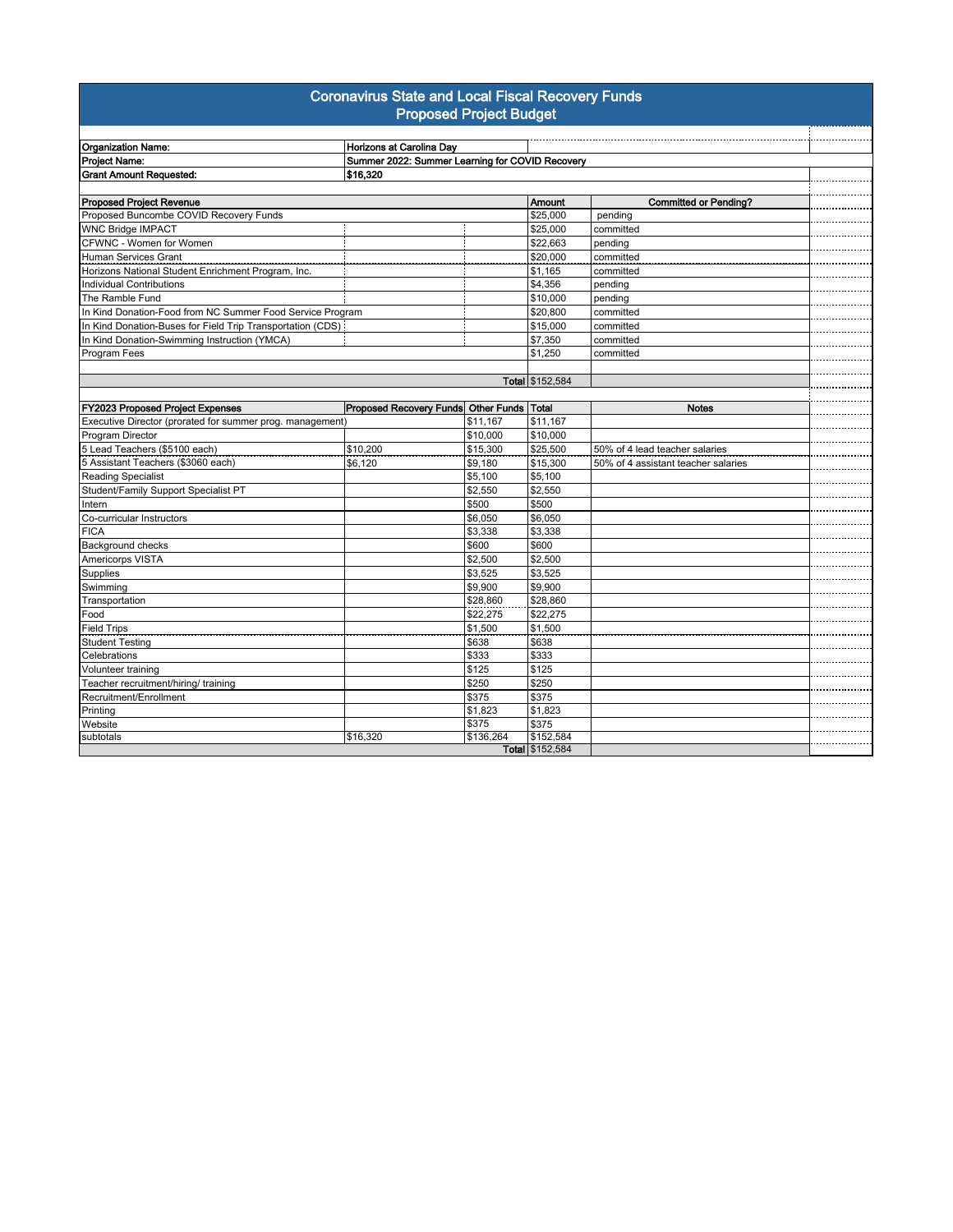

August 25, 2020

To Whom it May Concern:

This letter details the relationship between Carolina Day School (CDS) and Horizons at Carolina Day (Horizons). The program's name is Horizons at Carolina Day. The mailing address for the program is 1345 Hendersonville Road, Asheville, NC 28803. Horizons operates under the 501 (C)(3) of CDS, where Carolina Day acts as the fiduciary agent. Horizons does not receive any direct financial support of any kind from CDS, but instead receives time of CDS employees for administrative support, facility and equipment use and general supplies. Individual gifts and foundation grants can either be directed to Horizons at Carolina Day or to Carolina Day School with a notation that funds are to be used for the Horizons program. Funds distributed to Horizons will only be used to support the operation of the student enrichment program serving students from low-income households. Since Horizons operates as an entity within Carolina Day School, the Horizons program is recognized by the same tax id as CDS (56-0125490).

After learning about the great success of Horizons programs in other locations around the country, Carolina Day, with approval from the Board of Trustees, chose in 2017 to bring a Horizons program to campus. CDS believes in the potential for Horizons to have a significant impact on improving achievement and expanding opportunity for children from low-income families in the Asheville area. CDS is committed to supporting the Horizons program and helping to facilitate its growth to serve 15 additional students each year until reaching program maturity at 9 grades with a total of 135 students.

Stephenie S. Whitney

Stephanie Whitney Head of School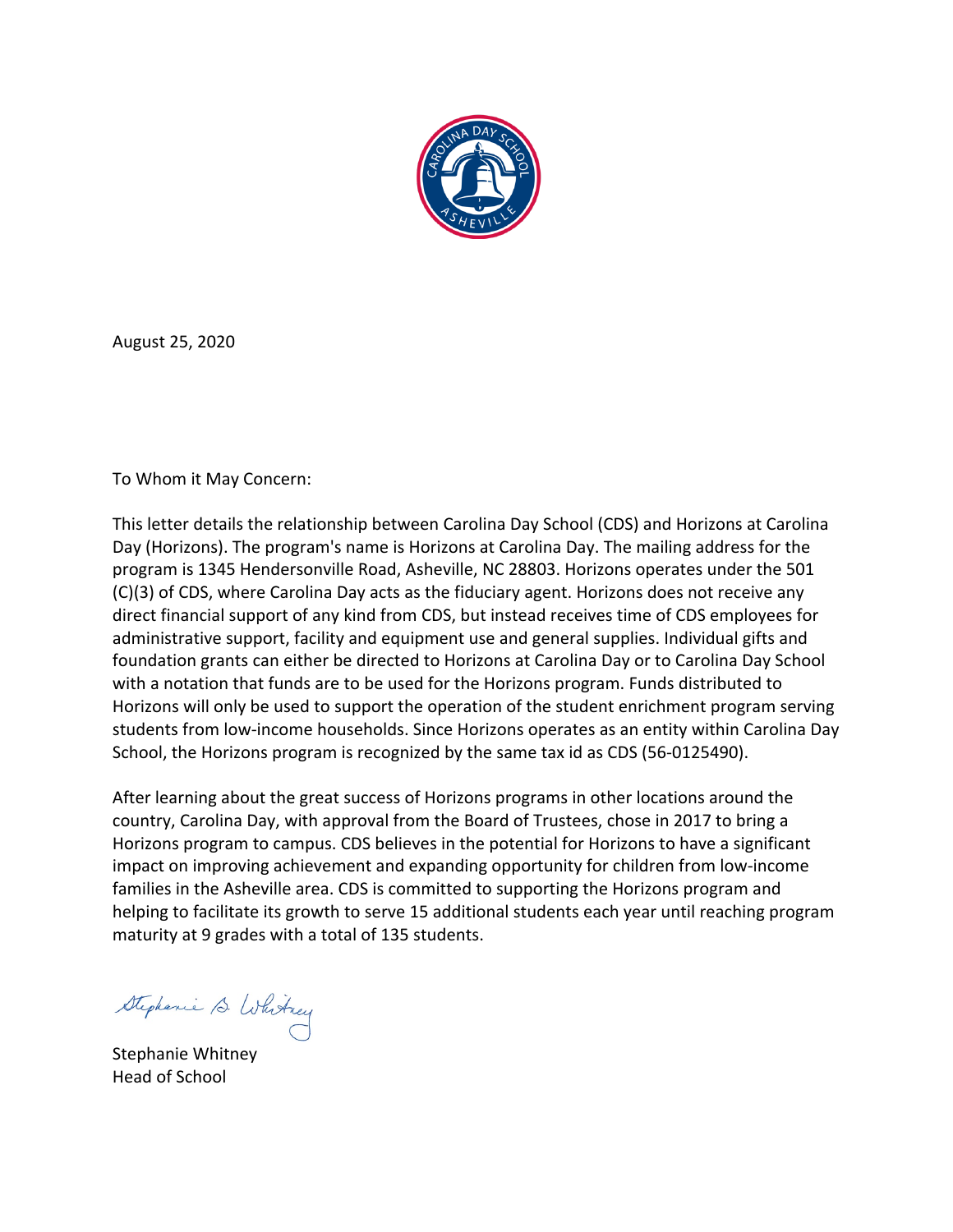*January 7, 2022*

#### *To Whom It May Concern,*

*The years of 2020 and 2021 were something we have never experienced before. Having to adjust to our new normal has not been easy for adults but for children it has been an especially trying experience, to say the least! I am so thankful that Serenity and the other participants were a part of Camp Horizons during these uncertain times. They were able to participate in online tutoring and summer camp during the year of 2020, which was so good for Serenity and the participants. The daily online interaction with her peers made life a lot easier. Although the children were not able to see anyone in person, the online interaction was amazing in helping the children manage these challenging times. Mrs. Bryan was amazing throughout this process.* 

*I have witnessed my granddaughter Serenity and other female participants thrive throughout this process. She has bonded and developed lifelong friendships that extend beyond the camp experience. I have watched these young women thrive and grow in positive ways.* 

*Serenity would come home from camp with stories about exciting times at camp with her girl squad! From swimming, to academic learning, and field trips, these experiences foster healthy self -esteems in young women and will last a lifetime.* 

*I am so thankful for the opportunities that these young women are able to experience and I know they will share these stories of Camp Horizon for many years.* 

*Sincerely,*

*Sharon Farmer-Green*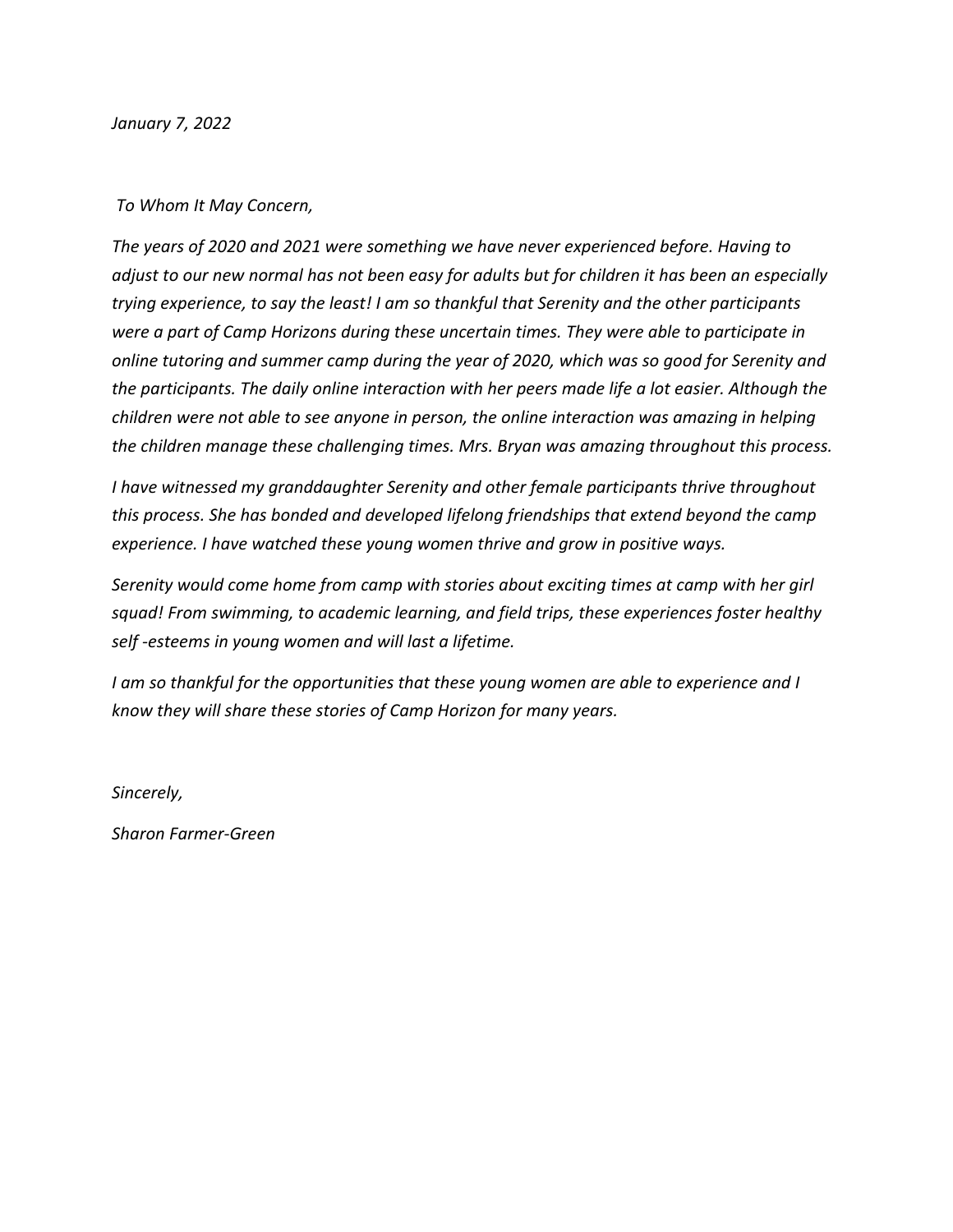# Ira B. **JONES ELEMENTARY** gloal scholars

September 30, 2020

To Whom it May Concern;

We have had students enrolled in Horizons at CDS since the program's inception the summer of 2018, and we are happy to continue working with them now and in the future. We have partnered with Horizons at CDS to help serve students within our community whose families have a high level of need. We are grateful that these students will have the opportunity for the extra support that participation in Horizons provides. Particularly during the COVID-19 school closures of 2020, we have witnessed how deeply involved Horizons is with our families, and we are glad to know the children will continue to have this educational opportunity for years to come.

We are committed to helping Horizons at CDS recruit 7-10 rising first grade students each year, and we look forward to recommending new students for their expansion to serve 60 students in summer 2021.

Kunfste a Cobl

Ruafika A. Cobb Principal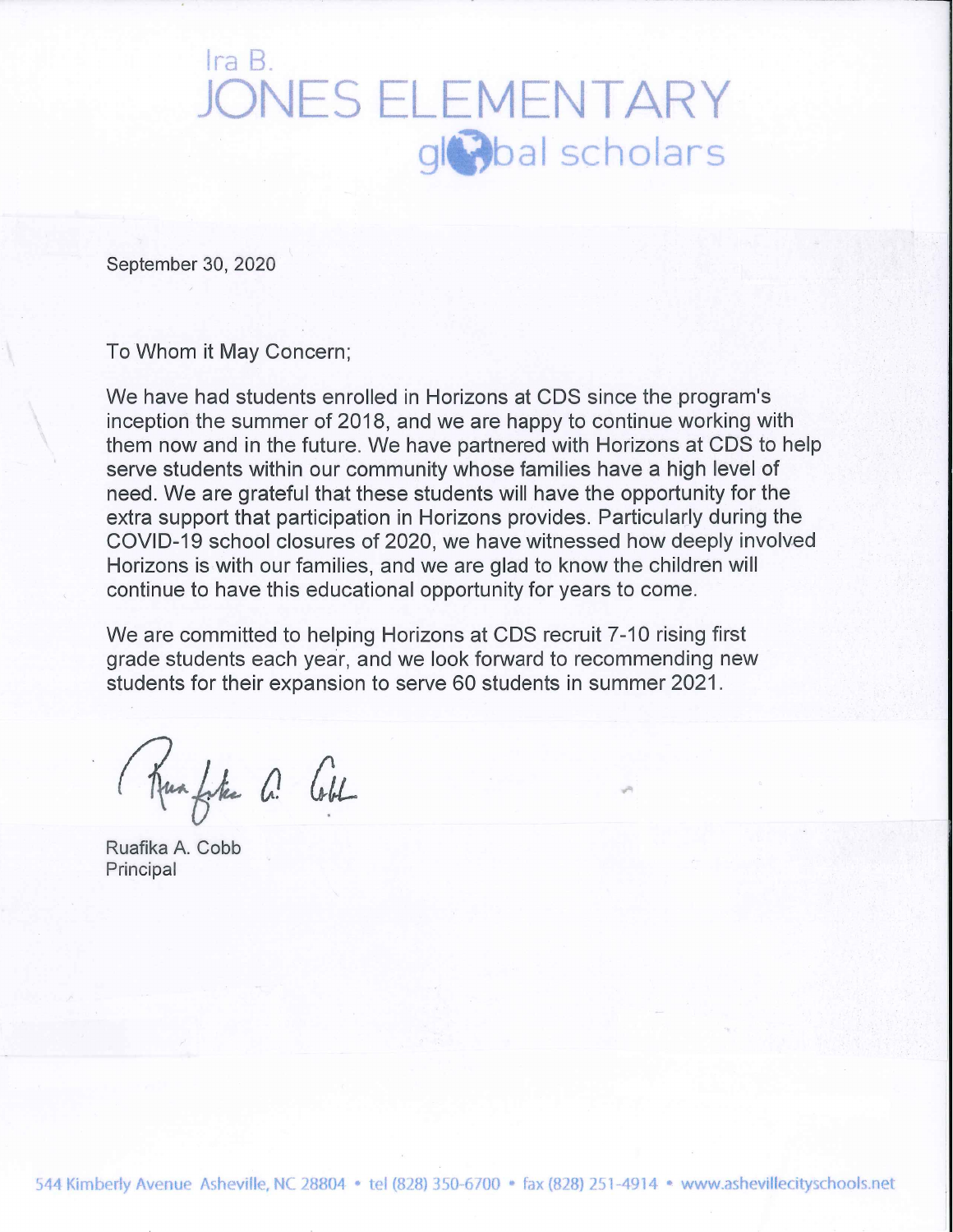

# Avery^s Creek Elementary School

15 Park South Boulevard Arden, North Carolina 28704 (828) 654-1810 fax (828) 654-9801

September 30, 2020

To whom it may concern.

Avery's Creek Elementary is committed to working in partnership with Horizons at Carolina Day by recommending  $7-10$  new students from grade K each year to start in the program, recommending older students when needed, sharing information between Horizons and Avery's Creek teaching staff, and facilitating communication between Horizons staff and Avery's Creek families.

We serve many students with economic need who will greatly benefit from additional academic support over the summer, and we are very excited about the opportunity that this summer enrichment program brings to our school's families. We have heard excellent feedback about our first student group that participated in summer 2019. We look forward to helping Horizons at CDS expand from serving their current 35 students to serving 60 students for summer 2020 and school year 2021 -2022.

Kind Regards,

Denise M. Montgomery

Denise Montgomery

Principal

Avery's Creek Elementary School